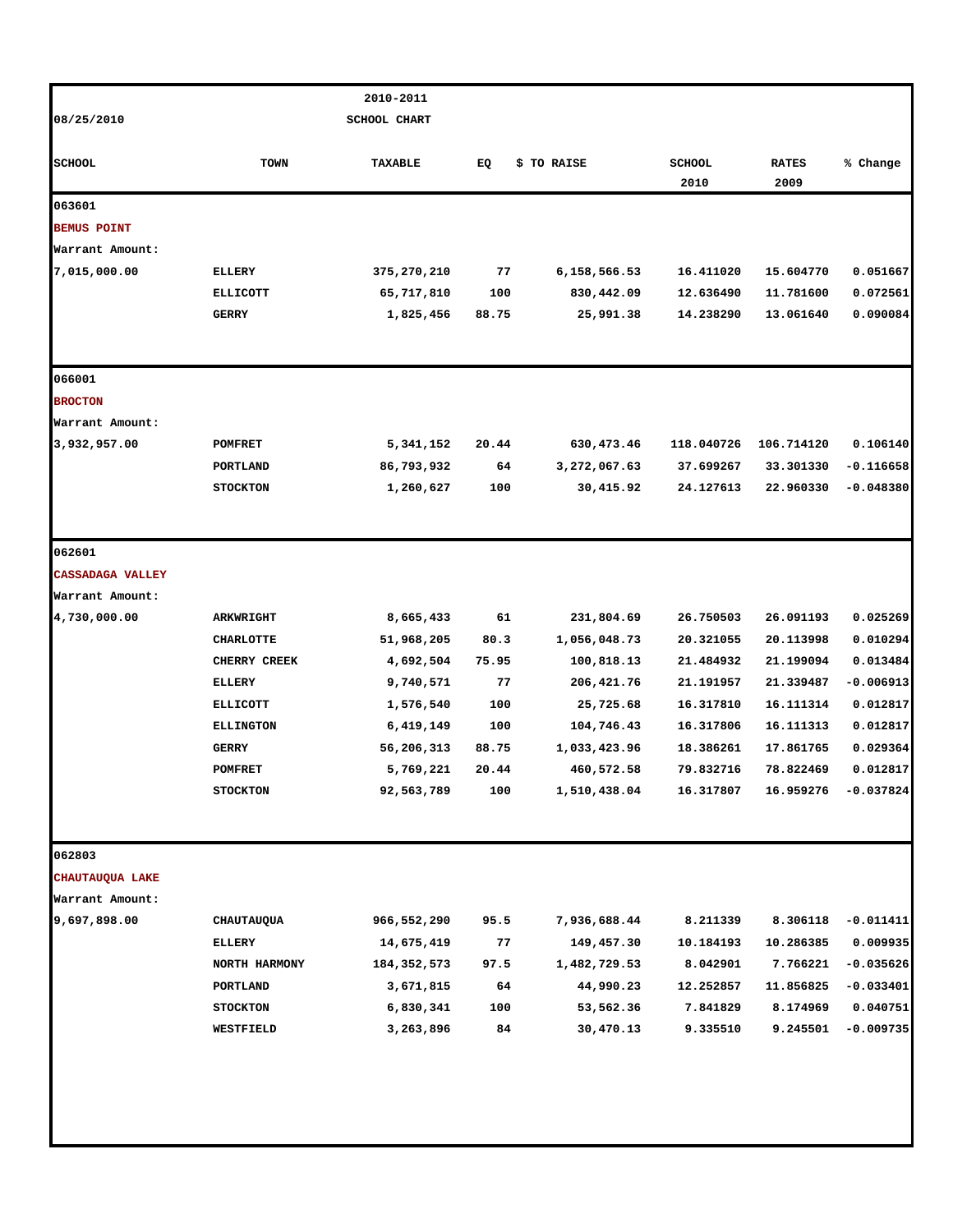|                     |                     | 2010-2011           |       |                  |               |              |             |
|---------------------|---------------------|---------------------|-------|------------------|---------------|--------------|-------------|
| 08/25/2010          |                     | <b>SCHOOL CHART</b> |       |                  |               |              |             |
|                     |                     |                     |       |                  |               |              |             |
| <b>SCHOOL</b>       | TOWN                | TAXABLE             | EQ    | \$ TO RAISE      | <b>SCHOOL</b> | <b>RATES</b> | % Change    |
|                     |                     |                     |       |                  | 2010          | 2009         |             |
|                     |                     |                     |       |                  |               |              |             |
| 063201              |                     |                     |       |                  |               |              |             |
| <b>CLYMER</b>       |                     |                     |       |                  |               |              |             |
| Warrant Amount:     |                     |                     |       |                  |               |              |             |
| 3,795,711.00        | <b>CLYMER</b>       | 65,089,571          | 100   | 899,356.31       | 13.817200     | 18.674700    | 0.260111    |
|                     | FRENCH CREEK        | 102,281,871         | 100   | 1,413,250.16     | 13.817200     | 13.983700    | $-0.011907$ |
|                     | <b>MINA</b>         | 107,095,317         | 100   | 1,479,758.55     | 13.817200     | 13.983700    | $-0.011907$ |
|                     | <b>SHERMAN</b>      | 242,160             | 100   | 3,345.98         | 13.817200     | 13.983700    | $-0.011907$ |
| 060300              |                     |                     |       |                  |               |              |             |
| <b>DUNKIRK CITY</b> |                     |                     |       |                  |               |              |             |
| Warrant Amount:     |                     |                     |       |                  |               |              |             |
| 9,614,516           | <b>DUNKIRK-CITY</b> | 283, 272, 813       | 89.5  | 6,517,092.36     | 23.006417     | 23.032163    | $-0.001118$ |
|                     | <b>DUNKIRK-TOWN</b> | 101,253,084         | 81.5  | 2,558,130.34     | 25.264715     | 25.062354    | $-0.008010$ |
|                     | <b>SHERIDAN</b>     | 18,333,739          | 70    | 539,293.30       | 29.415347     | 30.538942    | $-0.036792$ |
|                     |                     |                     |       |                  |               |              |             |
| 063801              |                     |                     |       |                  |               |              |             |
| <b>FALCONER</b>     |                     |                     |       |                  |               |              |             |
| Warrant Amount:     |                     |                     |       |                  |               |              |             |
| 6,308,883.00        | CARROLL             | 3,347,159           | 100   | 60,571.11        | 18.096276     | 17.757695    | 0.019067    |
|                     | <b>ELLICOTT</b>     | 223,691,799         | 100   | 4,047,988.46     | 18.096276     | 17.757695    | 0.018710    |
|                     | <b>ELLINGTON</b>    | 40,031,453          | 100   | 724,420.21       | 18.096276     | 17.757695    | $-0.025238$ |
|                     | <b>GERRY</b>        | 5,168,695           | 88.75 | 105,390.57       | 20.390170     | 19.687023    | 0.035716    |
|                     | POLAND              | 75,734,514          | 100   | 1,370,512.64     | 18.096276     | 17.757695    | $-0.018710$ |
| 064603              |                     |                     |       |                  |               |              |             |
| <b>FORESTVILLE</b>  |                     |                     |       |                  |               |              |             |
| Warrant Amount:     |                     |                     |       |                  |               |              |             |
| 3,362,948.00        | <b>ARKWRIGHT</b>    | 20,452,593          | 61    | 577,083.71       | 28.215675     | 27.573404    | $-0.008028$ |
|                     | <b>HANOVER</b>      | 93,371,044          | 100   | 1,607,061.48     | 17.211562     | 17.026577    | 0.010864    |
|                     | <b>SHERIDAN</b>     | 26,969,278          | 70    | 663,119.12       | 24.587945     | 25.224558    | $-0.025238$ |
|                     | VILLENOVA           | 13,445,688          | 77    | 300,547.12       | 22.352677     | 22.112437    | $-0.010748$ |
|                     |                     |                     |       |                  |               |              |             |
| 065801              |                     |                     |       |                  |               |              |             |
| <b>FREDONIA</b>     |                     |                     |       |                  |               |              |             |
| Warrant Amount:     |                     |                     |       |                  |               |              |             |
| 13,856,873          | <b>ARKWRIGHT</b>    | 6,339,957           | 61    | 225,817.51       | 35.618150     | 32.060970    | 0.110950    |
|                     | <b>DUNKIRK-TOWN</b> | 628,988             | 81.5  | 16,768.18        | 26.658980     | 24.070090    | 0.107556    |
|                     | POMFRET             | 114,014,580         | 20.44 | 12, 119, 386. 47 | 106.296810    | 96.857380    | 0.097457    |
|                     | PORTLAND            | 15,470,732          | 64    | 525,208.84       | 33.948540     | 30.225420    | $-0.109670$ |
|                     | <b>SHERIDAN</b>     | 31,241,417          | 70    | 969,692.01       | 31.038670     | 29.329850    | 0.058262    |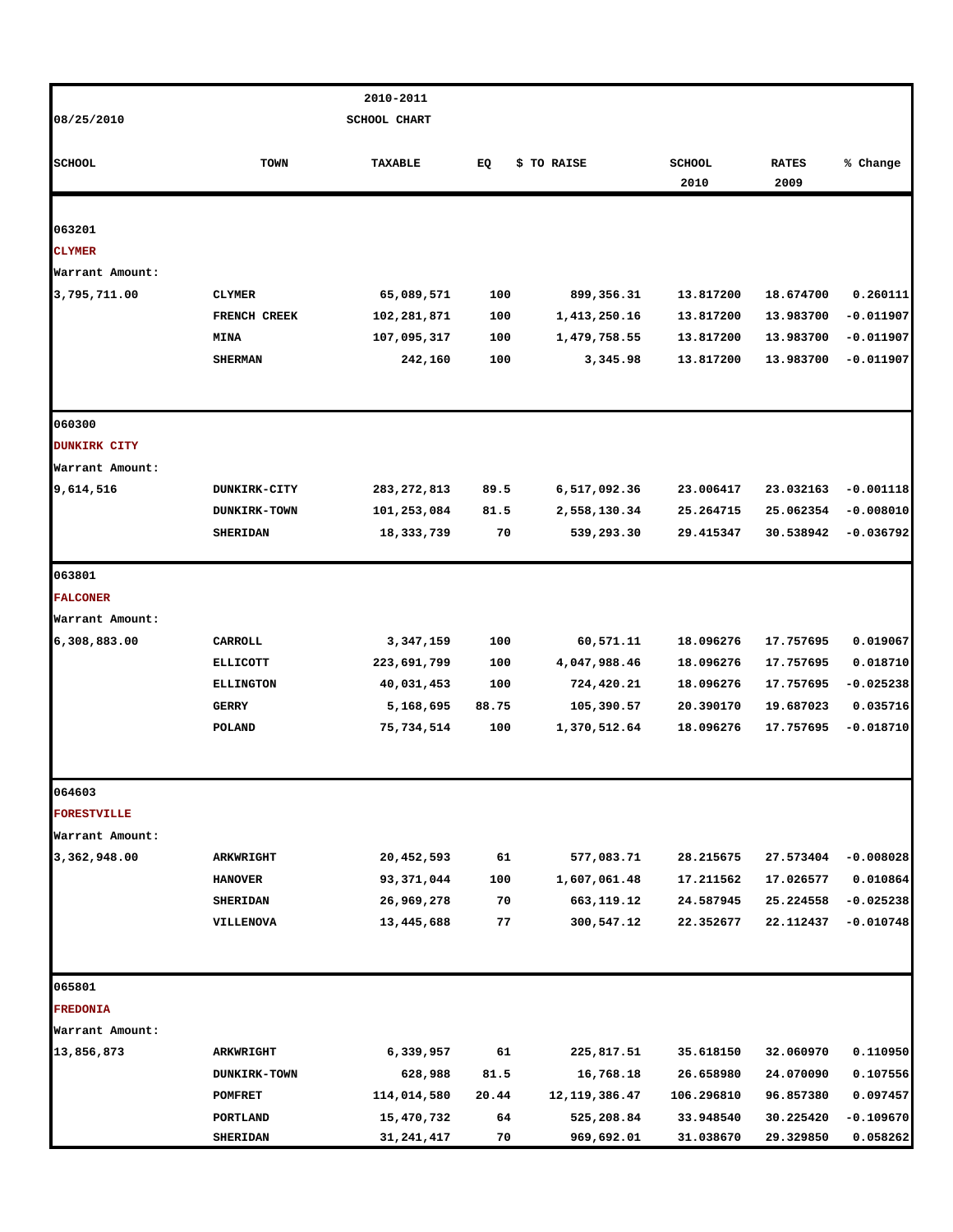|                              |                  | 2010-2011                 |       |              |               |              |             |
|------------------------------|------------------|---------------------------|-------|--------------|---------------|--------------|-------------|
| 08/25/2010                   |                  | <b>SCHOOL CHART</b>       |       |              |               |              |             |
|                              |                  |                           |       |              |               |              |             |
| <b>SCHOOL</b>                | <b>TOWN</b>      | TAXABLE                   | EQ    | \$ TO RAISE  | <b>SCHOOL</b> | <b>RATES</b> | % Change    |
|                              |                  |                           |       |              | 2010          | 2009         |             |
|                              |                  |                           |       |              |               |              |             |
|                              |                  |                           |       |              |               |              |             |
| 062401                       |                  |                           |       |              |               |              |             |
| <b>FREWSBURG</b>             |                  |                           |       |              |               |              |             |
| Warrant Amount:<br>4,619,586 | BUSTI            |                           | 100   | 297,494.80   | 22.786147     | 22.126610    | 0.029807    |
|                              | CARROLL          | 13,055,950<br>127,279,795 | 100   | 2,900,284.51 | 22.786684     | 22.127135    | 0.029807    |
|                              | <b>KIANTONE</b>  | 40,774,905                | 99    | 938,487.87   | 23.016310     | 22.350100    | 0.029808    |
|                              | <b>POLAND</b>    | 14,600,130                | 100   | 332,680.71   | 22.786147     | 22.126610    | 0.029807    |
|                              |                  |                           |       |              |               |              |             |
| 047201                       |                  |                           |       |              |               |              |             |
| <b>GOWANDA</b>               |                  |                           |       |              |               |              |             |
| (includes Library Tax)       |                  |                           |       |              |               |              |             |
| Warrant Amount:              |                  |                           |       |              |               |              |             |
| 4,630,081.00                 | <b>HANOVER</b>   | 106,140                   | 100   | 1,715.13     | 16.159056     | 16.272698    | $-0.006984$ |
|                              |                  |                           |       |              |               |              |             |
| 064801                       |                  |                           |       |              |               |              |             |
| <b>PANAMA</b>                |                  |                           |       |              |               |              |             |
| Warrant Amount:              |                  |                           |       |              |               |              |             |
| 3,461,172                    | BUSTI            | 24,723,004                | 100   | 483,432.22   | 19.553940     | 19.387020    | 0.008610    |
|                              | <b>HARMONY</b>   | 78,893,272                | 99    | 1,558,257.16 | 19.751460     | 19.582850    | 0.008610    |
|                              | NORTH HARMONY    | 69,384,752                | 97.5  | 1,391,533.87 | 20.055330     | 19.387020    | 0.034472    |
|                              | <b>SHERMAN</b>   | 1,429,315                 | 100   | 27,948.74    | 19.553940     | 19.387020    | 0.008610    |
|                              |                  |                           |       |              |               |              |             |
| 063001                       |                  |                           |       |              |               |              |             |
| <b>PINE VALLEY</b>           |                  |                           |       |              |               |              |             |
| Warrant Amount:              |                  |                           |       |              |               |              |             |
| 1,766,175.38                 | ARKWRIGHT        | 1,539,293                 | 61    | 46,391.75    | 30.138351     | 30.581340    | $-0.014486$ |
|                              | <b>CHARLOTTE</b> | 1,120,308                 | 80.3  | 25,649.04    | 22.894638     | 23.575502    | $-0.028880$ |
|                              | CHERRY CREEK     | 37,558,386                | 79.95 | 909,135.17   | 24.205917     | 24.847339    | $-0.025815$ |
|                              | <b>ELLINGTON</b> | 11,018,436                | 100   | 202,567.26   | 18.384394     | 18.883977    | $-0.026455$ |
|                              | <b>VILLENOVA</b> | 24,394,209                | 77    | 582,432.14   | 23.875836     | 24.524646    | $-0.026455$ |
|                              |                  |                           |       |              |               |              |             |
| 047601                       |                  |                           |       |              |               |              |             |
| <b>RANDOLPH</b>              |                  |                           |       |              |               |              |             |
| (includes Library Tax)       |                  |                           |       |              |               |              |             |
| Warrant Amount:              |                  |                           |       |              |               |              |             |
| 4,908,977.00                 | <b>ELLINGTON</b> | 3,643,626                 | 100   | 45,551.27    | 12.501630     | 13.274674    | $-0.058234$ |
|                              | <b>POLAND</b>    | 4,807,605                 | 100   | 60,102.91    | 12.501630     | 13.274674    | $-0.058234$ |